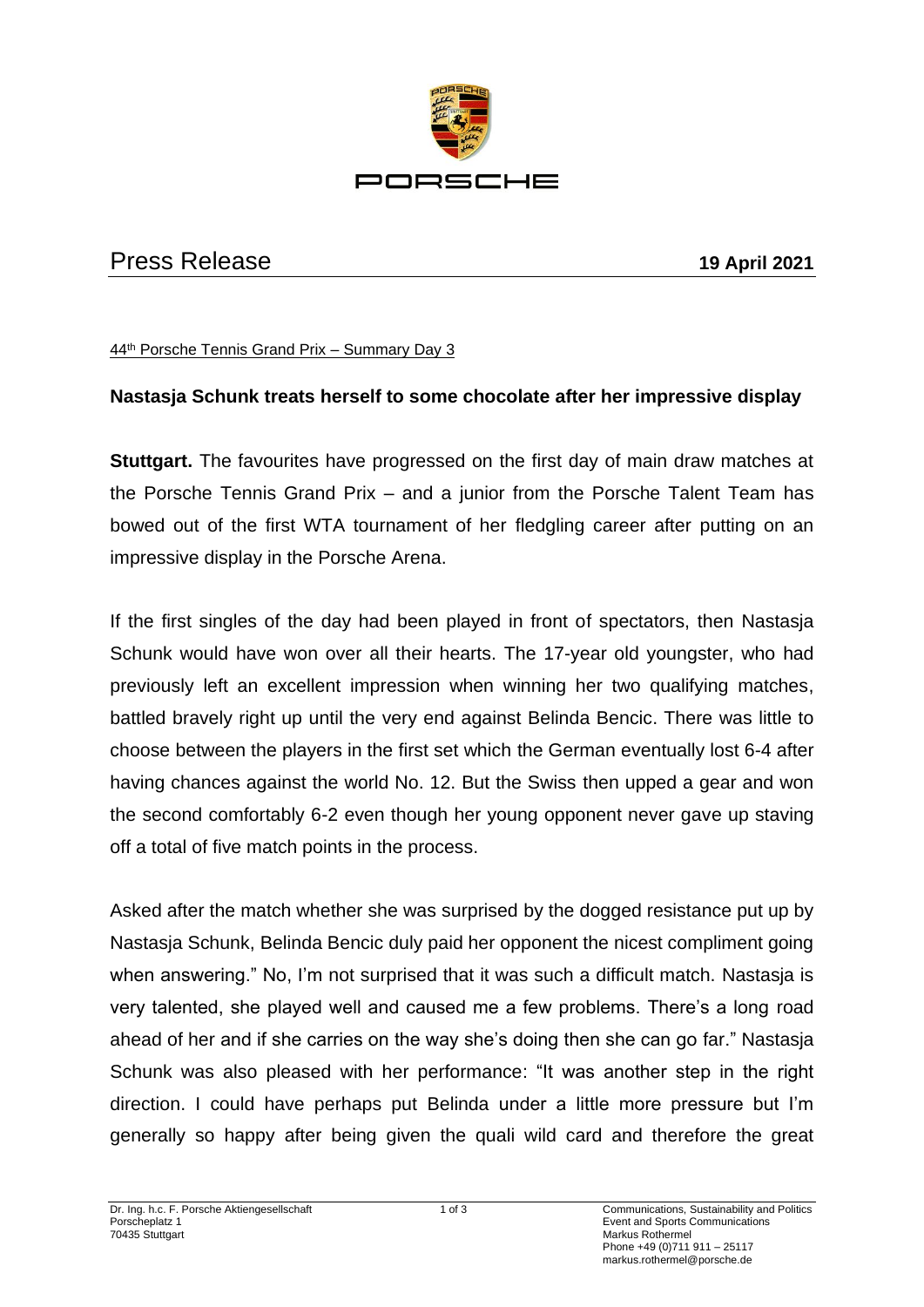opportunity to show what I am capable of." Smiling wryly, she let on what she will be rewarding her impressive display with in the evening: "I'm going to treat myself to some chocolate."

The Porsche Tennis Grand Prix also came to an early end for Andrea Petkovic on Monday. Playing Maria Sakkari, the German, who was given a main draw wild card for the long-standing Stuttgart tournament, had no real chance and was beaten in two straight sets 6-2, 6-2. The Greek world No. 19, who has already beaten numerous top players this season and who recently fought her way to the Miami semi-finals, is appearing in Stuttgart for the first time and praised the Porsche Tennis Grand Prix in the highest tones in the post-match interview. Why hadn't she come along to the Porsche Arena earlier? "It unfortunately wasn't possible as I wasn't good enough for this fantastic tournament."

The world No. 1 also made her debut in the Porsche Arena. Partnered by Jennifer Brady (USA), the Australian Ashleigh Barty, the winner of the 2019 Porsche Race to Shenzhen and the WTA Finals, comfortably advanced to the next round of the doubles.

## **Numerous highlights on Tuesday**

In the top first round encounter, the title holder will grace the court on Tuesday as Petra Kvitova will face the Australian Open runner-up Jennifer Brady from USA. Two Porsche Team Germany players will also meet when Laura Siegemund and Mona Barthel go head-to-head – the 2017 singles winner against the 2019 doubles winner. "I'm looking forward to my first match," said Laura Siegemund. "It would be ten times better with a crowd. But it's still Stuttgart and it's still fantastic." Her teammate Anna-Lena Friedsam has a good chance of progressing against the Norwegian Ulrikke Eikeri. Julia Middendorf's dream is also still alive: The Porsche Junior Team player however has a tough job on her hands as she is up against the 2019 runner-up, Anett Kontaveit from Estonia.